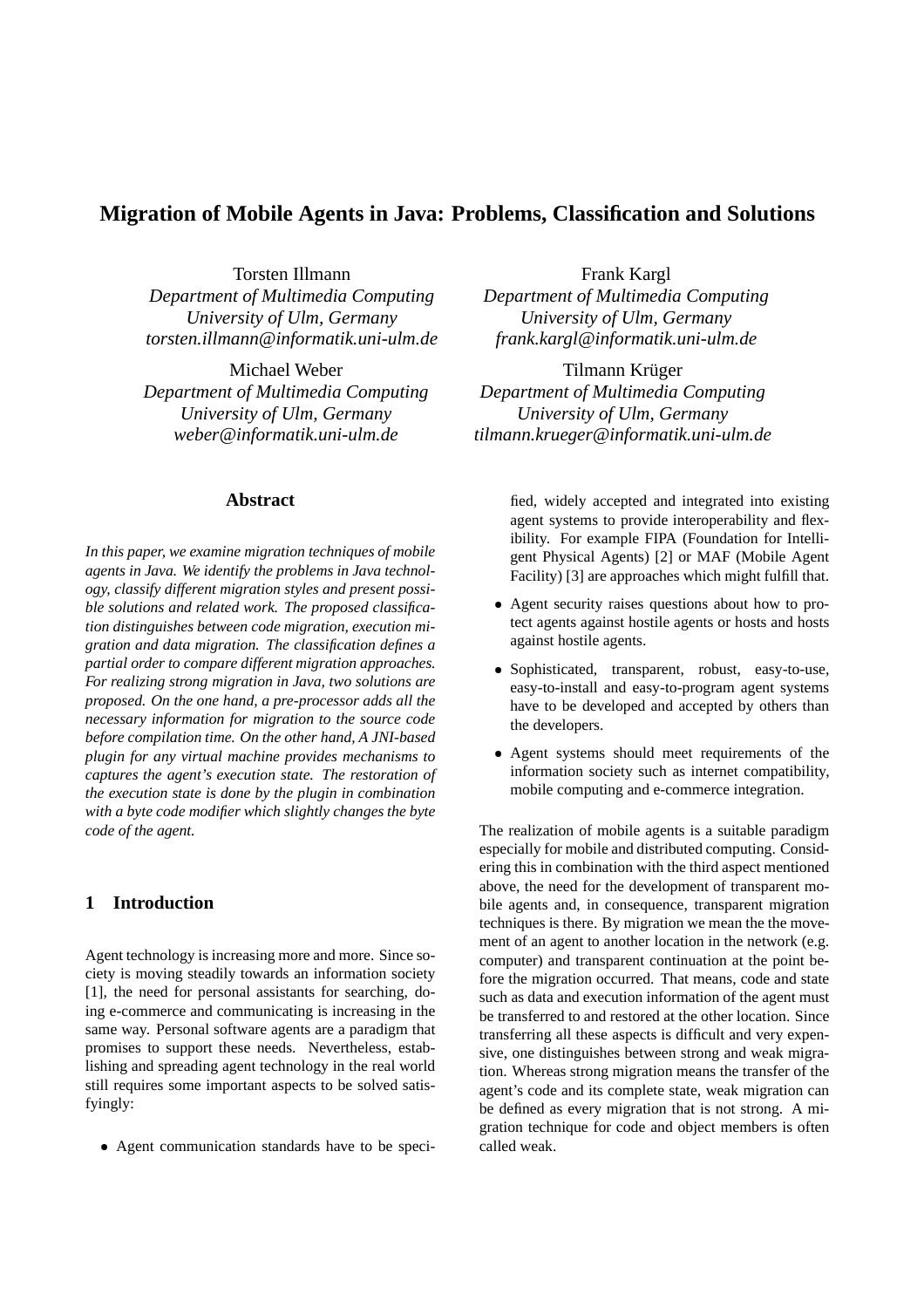Modern agent systems are mainly implemented in Java because of its features platform independency, dynamic class loading, security issues and object-orientation. In this paper, we examine the problems of migrating mobile agents in Java. We identify and classify different kinds of migration aspects and build a more detailed differentiation between weak and strong migration. Finally, different solutions are proposed for these aspects and related work realizing these aspects is mentioned. A conclusion summarizes the proposed migration aspects and compares advantages and disadvantages of different solutions.

## **2 Problems**

Strong migration means that the movement of the agent is totally transparent to the agent programmer. The agent may migrate at any point during execution and continues transparently at the remote location. To achieve this, code, object data, execution data, all references to objects or resources (locally or remote) and all threads created by the agent have to be successfully restored at the new location. The execution data encloses the call stack and the program counter (the position in the last method on the call stack) before migration. The call stack carries all methods that are still in execution and their cascading calling order. The object data includes object members and local variables of all methods being on the call stack.

The main problem for realizing a transparent migration in Java is that Java classes are being interpreted and executed securely by the virtual machine. Therefore only limited access to intern and native information like program counter, local stack frames and open resources of the current running threads is available. A classification of the problems differentiates and structures these problems in more detail. Later, solutions to these problems will be presented.

## **3 Classification**

Figure 1 shows a classification of different migration aspects built according to the problems mentioned above.

At the top level, the classification consists of two orthogonal aspects: *code* and *state migration*. These refer to code transfer and state transfer of the agent. That is the usual way of describing strong migration. The state migration is composed of many more aspects. On the second level, it is *execution* and *data migration* which means

that the state of an agent is generally made up of the current execution point and the current data of the agent. Execution and data migrations are again made up of further parts. The execution migration is composed of the *program counter* and *thread migration*. *Stack*, *member* and *resource migration* form the data migration. Figure 1 additionally contains two weak migration alternatives to the program counter migration: *initialization* and *method migration*. In the following, the leafs of the classification hierarchy are described in detail:

- **Code migration** means that all the code of the agent has to be transmitted from source to destination location. Since agents in general does not consist of only one class but hold references to other objects, their code has to be transmitted, too. Nevertheless, code migration should merely transmit code of referenced objects as needed. That means, Java core classes and classes of the agent framework are available at the destination site as well.
- **Program counter migration** means that the execution at the destination location continues at the same point where it was interrupted before. Additionally, we assign the calling order of cascading executed methods (call stack) to this kind of migration. Since the agent autonomously decides to migrate in contrast to migration in load-balancing systems, there are pre-defined points in the code of the agent where a migration may occur. These points are method call usually called *move*, *jump*, *fork go* or *migrate*. Wasp [6], D'Agents [7] and Ara [8] are implementing the program counter migration.
- **Initialization migration.** This migration technique is a weak alternative to the program counter migration. It means that the execution of an mobile agent always starts at the same initial point, e.g. an *init* method as used for Java applets. The agent programmer may overwrite this method in order to branch to different locations in the agent's code dependent on location and members. For that reason, the agent programmer has to store and restore the agent' s state on his own. Some agent systems extend this migration technique with event handlers being called before and after a migration occurs, e.g. in the Aglets system [4]. In any case, the migration process is not transparent any more. The realization of this kind of migration is quite common.
- **Method migration.** As the initialization migration, this type of migration is also a weak alternative to the program counter migration. Here, the agent programmer specifies in which method the execution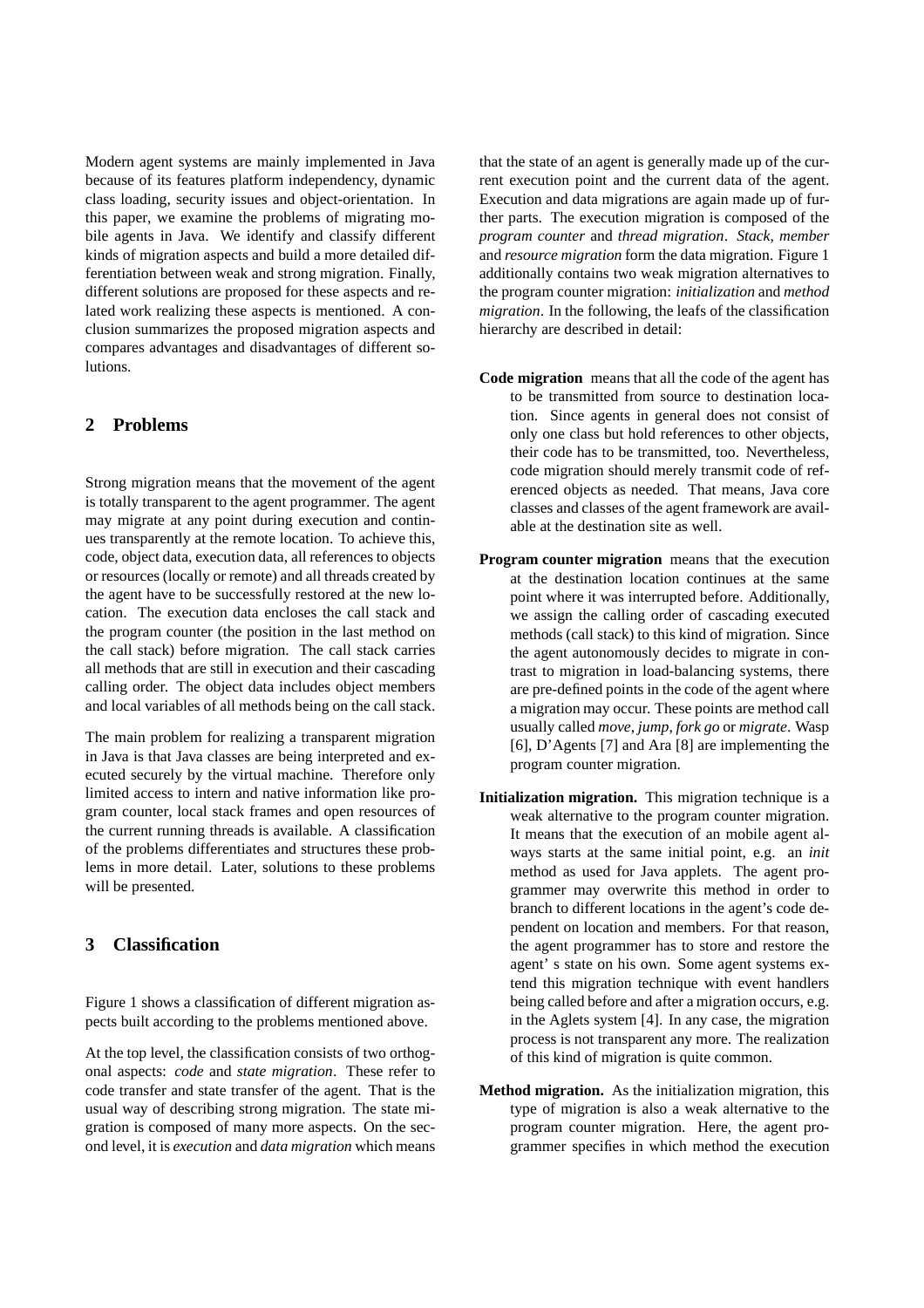

**Figure 1. Classification of Different Migration Aspects**

should continue after migration. Therefore, different entry points of the agent are indicated as different method definitions. This involves that the code is structured due to their migration entry points. An extension to this approach is that migration data may be passed as parameters to the next method being called, e.g. in the Voyager system [5].

- **Thread migration.** To migrate an agent all child threads being created by the agent have to be considered. The correct restoration of these threads and their thread states (running, suspended, blocked, etc.) requires the restoration of all synchronization variables values (semaphores, condition variables) or monitor states as well as execution points within each thread. A realization of thread migration has to make use of all other aspects like program counter, stack, member and resource migration. The main difference between a single-threaded agent and a multi-threaded one is that the migration in a multithread environment is initiated by one thread only. Therefore, for all other threads the migration could happen at every point in their code and not only at pre-defined points. For that reasons, similar problems as in load-balancing systems apply.
- **Member Migration.** The migration of the member variables of an agent is a very important aspect when migrating the state of an agent, because this is where an agent usually stores its query and result data. The member migration must be applied to all referenced objects (see code migration) and all concurrent threads (see thread migration).

**Stack migration** implies the migration of all local data

in every method on the call stack. That data consists of all values of local variables (variable stack) and operands of computations being on the stack (operand stack) up to the point of interruption. Stack migration depends on the program counter migration. The systems [6], D'Agents [7] and Ara [8] are implementing this feature.

**Resource migration.** External resources that an agent may hold in the moment of migration are references to external objects such as remote objects (CORBA, EJB, RMI), open databases, messaging middleware components, open sockets or local files. Except local file access, all problems can be reduced to the migration of single and multicast socket streams.

We can now define *strong migration* as a migration technique which realizes code migration and strong state migration. Strong state migration demands strong execution migration and strong data migration. Strong execution migration is achieved by realizing strong program counter migration and strong thread migration. Strong data migration requires stack, resource and member migration. *Weak migration* is any migration technique that is not strong, i.e. if any aspect is missing or not strong. To compare two agent systems with regard to their migration technique a partial order "stronger than" may be derived from this classification.

### **4 Solutions**

This chapter suggests solutions of the previously defined migration aspects. We do not take into account solutions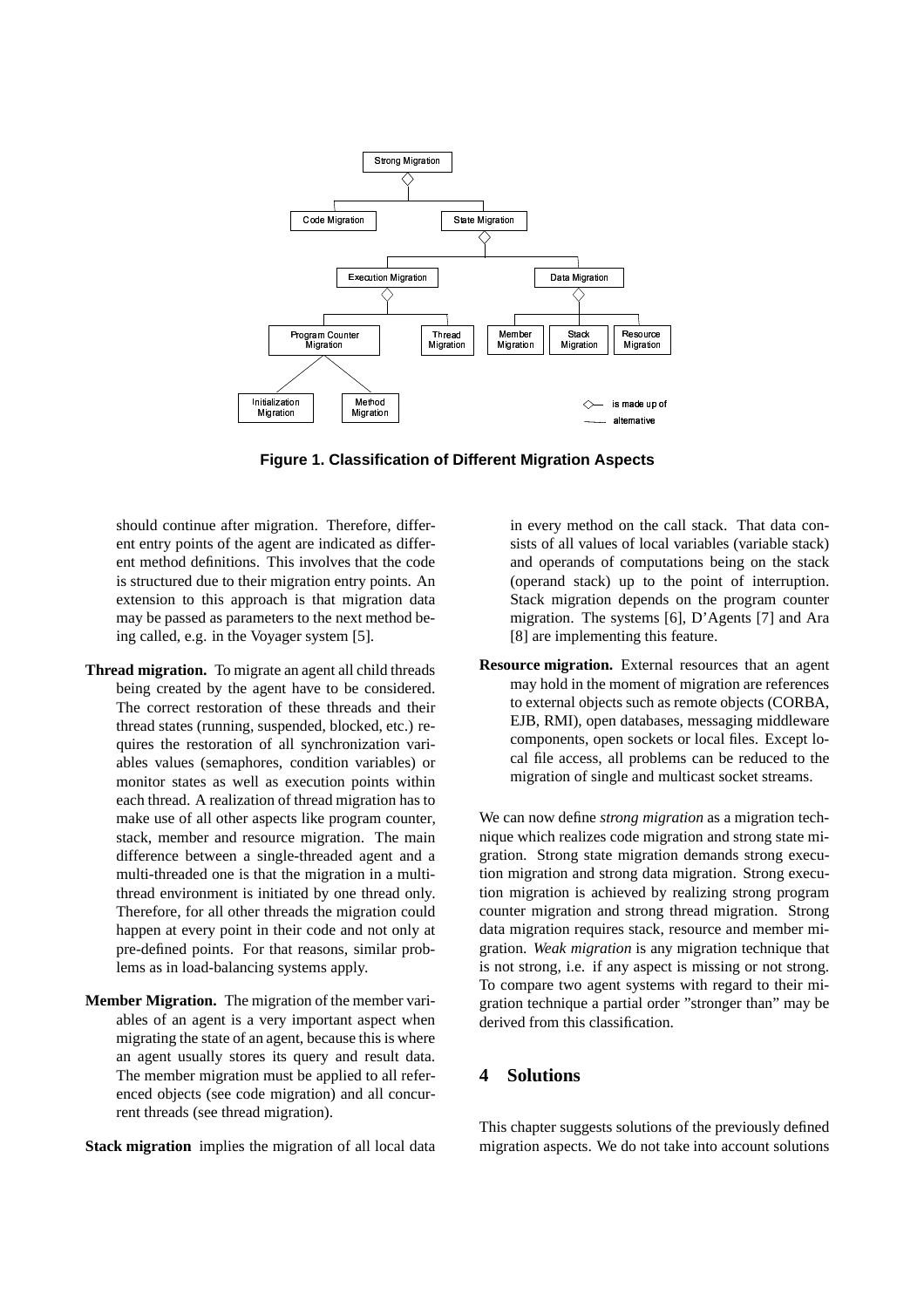realizing *thread* and *resource migration* since we have not finished our research on these topics yet. Instead, we first mention migration aspects on which solutions are already provided by the Java core API. Next, we propose two ideas that realize strong migration in Java without regarding thread and resource migration. In general, strong migration can be implemented at three different levels of abstraction: at source code, at byte code and at interpreter level (virtual machine). Here, we introduce a solution for capturing the agent's state at source code level and another solution at both, the byte code and interpreter level. There are already implementations integrating migration in the source code [6] and the interpreter [7] and [8], but as far as we know there is none for byte code.

#### **4.1 Solutions Provided by Java Core API**

The Java core API already provides solutions for code and member migration.

*Code migration* is achieved by the concept of dynamic class loading and the possibility of implementing and integrating customized class loaders [9]. Therefore, a network classloader which transfers the Java byte code of all classes belonging to the context of an mobile agent can be realized easily. The classloader framework automatically takes over the tasks of transferring classes referenced by the agent. All Java agent systems have such a network classloader.

The Java serialization mechanism [10] already enables *member migration*. It allows to serialize and transmit objects via an object stream. An object stream may be used for all kinds of transmission (e.g. socket stream or file stream). Object instances being referenced by the serializing object and their members are serialized recursively, too. The only requirement to explicitly use the serialization API is that the agent and all its object members have to be serializable. Therefore, they have to implement the *java.io.Serializable* interface which actually has no methods to implement and the Java core uses a default implementation to serialize the object. A second possibility is to implement the *java.io.Externalizable* interface which has methods that specify how to explicitly serialize and de-serialize a specific instance of the class. Most Java agent systems use this mechanism to migrate the member variables of an agent.

The remaining migration aspects *program counter* and *stack migration* cannot be solved just using the Java core API since it does not allow access to the necessary intern information. The following two paragraphs show different solutions to these problems.

### **4.2 Instrumenting the Java Source Code**

Our first approach modifies the source code of an agent and integrates all the functionality needed to do the migration. We developed a pre-processor *migratec* based on the Java compiler compiler ANTLR [11] which instruments the necessary migration statements. To realize stack migration two additional classes to store and restore local stack frames are required:

```
public class StackFrame ... {
  public void save(Object o);
  public Object restore();
}
public class State ... {
  public void push(StackFrame frame);
  public StackFrame pop();
  public void reset();
  public StackFrame next();
}
```
Local variables are stored and restored using the *Stack-Frame* class. The *State* class allows to *push* and *pop* stack frames of different methods and compound statements. The *reset* and *next* methods allow the iteration of the stack frame in the order they have been pushed. This iteration is needed to restore all stack frames after migration.

The following members and method either have to be implemented in the agent's base class (if existent) or instrumented in the agent's class. In any case, it does not have to be done by the agent programmer himself.

```
class MobileAgent {
  final static int NONE = -1;
  int migration = NONE;
  State state = new State();
  void migrate(Location l)
       throws MigrationException {...}
}
```
Each migration call within the code is assigned a unique index by the pre-processor. The migration counter *migration* holds the current migration index during a certain migration. After migration, this counter is reset to *NONE* again. The migration counter replaces the usual program counter. To actually cause a migration, the *migrate* method is provided. It throws a *MigrationException* which is a run time exception and thus does not have to be caught by calling methods. Only the initial calling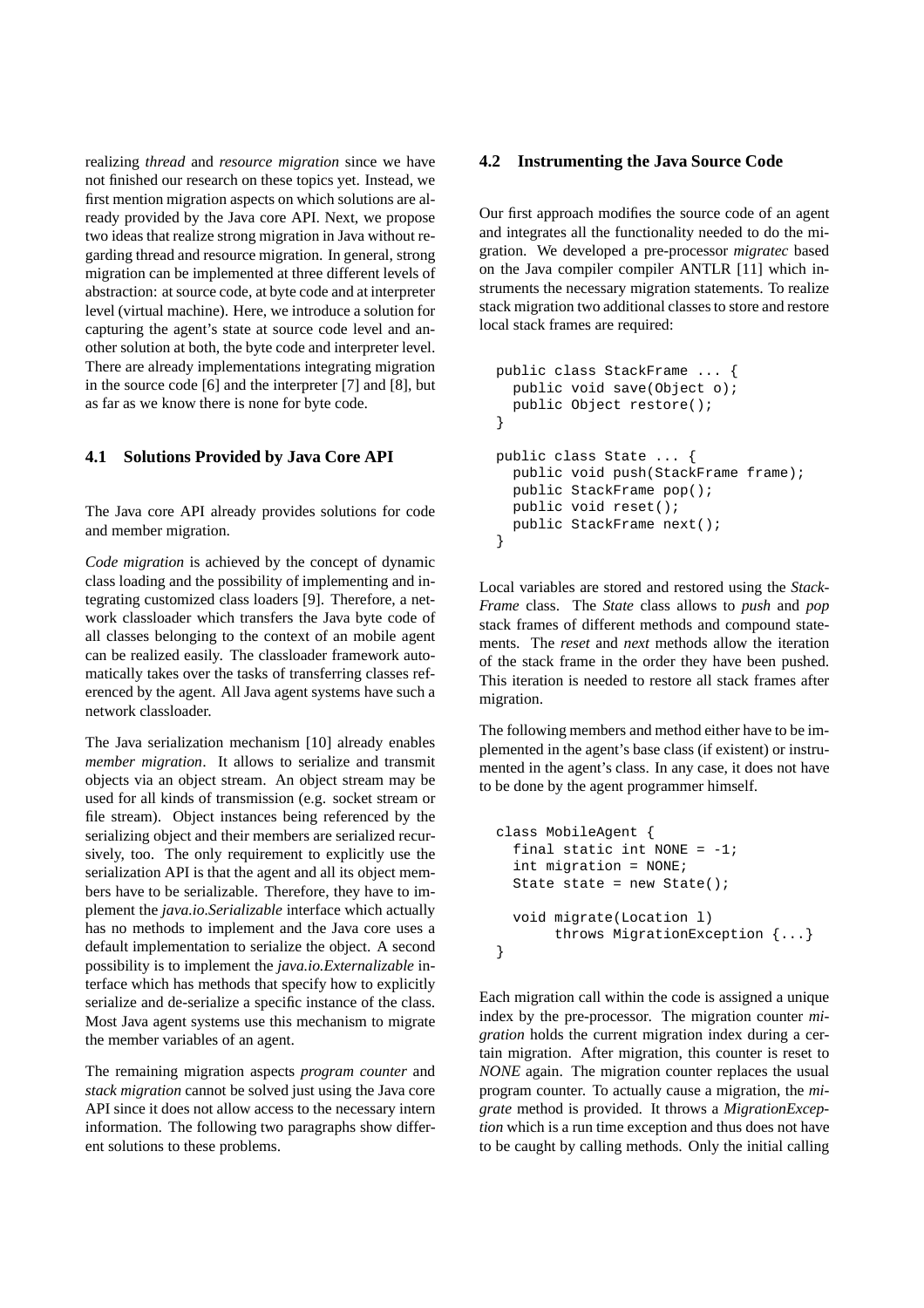method of the agent system (first one on the call stack) catches this exception and performs the migration procedure. The instrumentation of a simple method causing a migration. Line 5 illustrates the usage of these classes, members and the *migrate* method:

```
01 public int test() {
02 int a = 10;
03 String result;
04 result = otherMethod();
05 migrate(...);
06 return a;
07 }
```
The pre-processor inserts the following code:

```
01 public int test() {
02 int a;
03 String result;
04 if (migration != 1) {
05 a = 10;06 result = otherMethod();
07 StackFrame frame = new StackFrame();
08 frame.save(a);
09 frame.save(result);
10 state.push(frame);
11 migration = 1;
12 migrate(...);
13 } else {
14 StackFrame frame = state.pop();
15 result = (String) frame.restore();
16 \qquad a \qquad = (int) \qquad frame.restore()17 migration = NONE;
18 }
19 return a;
20 }
```
The pre-processor inserts an *if-else* statement (line 4, 13, 18) around the code from method entry to migrate call. It enables to execute the code in front of *migrate* and skips the code after migration. The migration counter is only set when causing migration (line 11) and unset after total restoration (line 17). The local variables are saved within a stack frame (line 7-10) before and restored after migration (line 14-16). Additionally, all variable declarations that will be executed before *migrate* must be moved to the top of the method (line 2,3), since access to them is needed in the *if* as well as the *else* branch of the condition.

If *migrate* occurs within a compound statement, especially loops, the code instrumentation is more complex. The local stack at the point before executing the compound statement also has to be stored and restored to enter the compound statement always in the same way. In

the below example, the migration occurs within a *while* loop:

```
01 int i = 3i02 int a = 1;
03 while (i > 0) {
04 i--;05 a = a * 2i06 int b = ai07 migrate(...);
08 a = a + 1;
09 }
```
In the following example, code saving and restoring stack frames is only indicated by *state.push* and *state.pop* statements instead of mentioning every stack frame statement. The example is converted to:

```
01 int i;
02 int a;
03 if (migration != 1) {
04 i = 3i05 a = 1;
06 ... // save i,a
07 state.push(frame);
08 } else {
09 StackFrame frame = state.next();
10 ... // restore a,i
11 }
12
13 while (i > 0) {
14 int b;
15 if (migration != 1) {
16 \t i--;17 \qquad a = a * 2i18 b = ai
19 ... // store i,a,b
20 state.push(frame);
21 migration = 1;
22 migrate(...);
23 } else {
24 StackFrame frame = state.pop();
25 ... // restore b,a,i
26 migration = NONE;
27 }
28 a = a + 1;
30 }
31
32 state.pop();
```
To process the loop three times, the *if-else* statement to execute or skip code according to the current migration state must be split into two parts: The first part (line 3,8,11) above the compound statement skips the initial statements after migration (line 4,5) and the inner block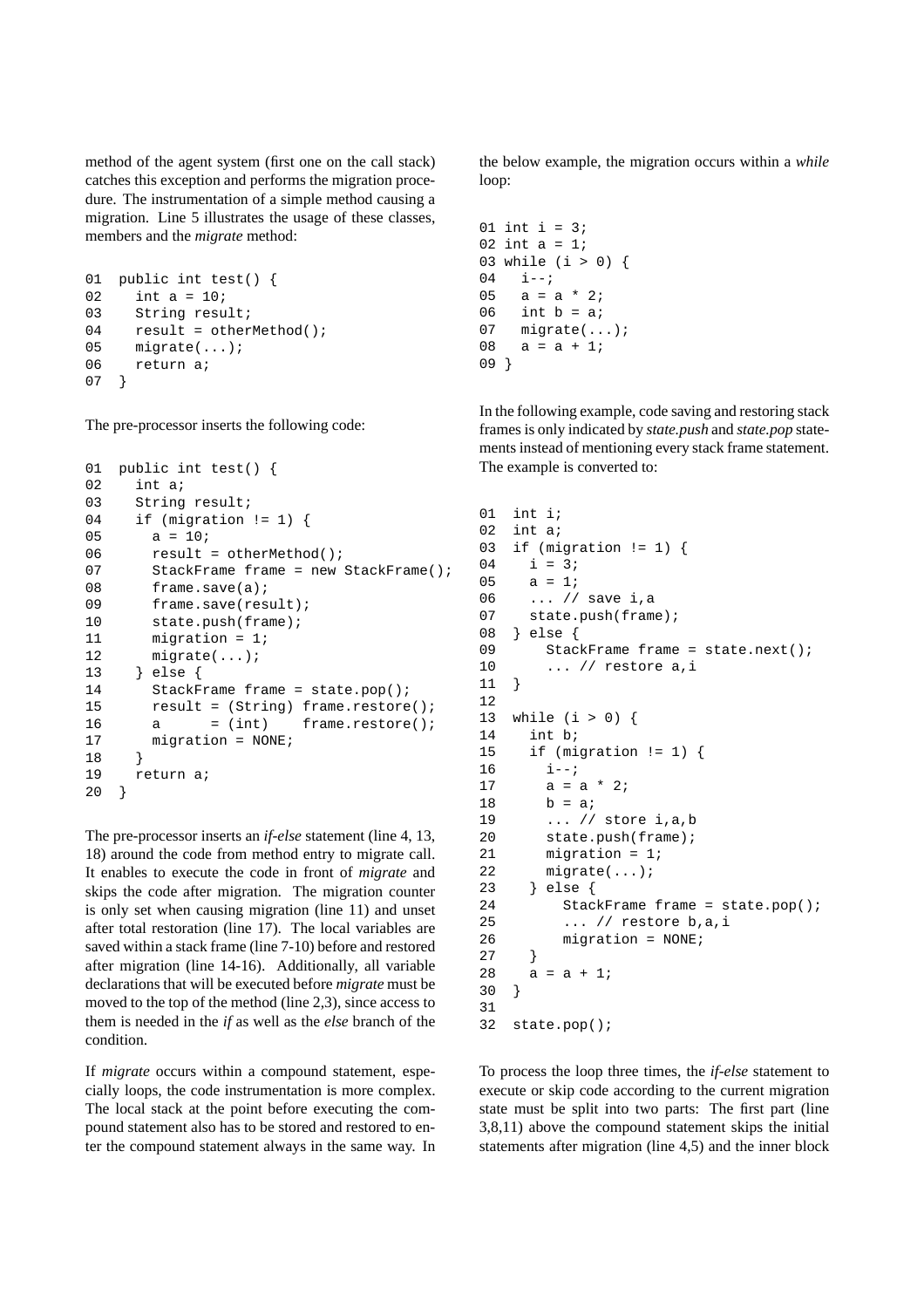(line 15,23,27) is generated similar to the algorithm of the first example. To restore the correct execution point and local context within the loop, it is important that the while condition has initially always the same value. For that reason, the local stack of the outer statements must be saved (line 6,7) and restored (line 9,10) before entering the loop. Then, the loop is always entered with the *i*'s initial value of 3. And only the inner *else* branch (line 24-25) restores the real last value of *i*. Note that the stack frame of the outer statement in case of restoration is not popped but only read using *next* (line 9). The stack frame has to reside on the stack up to the termination of the loop (line 32).

Methods calls that possibly cause migrations within a method are treated the same way as compound statements doing it. Both must be associated with all migration indices possibly being caused somewhere in sub methods or sub statements. For every migration index that a method call or compound statement is associated with, the outer *if* condition (line 3) has to be extended with this index.

A recursive call of methods with intermediate migrations occurs if a method containing an explicit *migrate* statement calls another method being associated with exactly this migration index. The pre-processor inserts code around the recursive method to convert the migration index into a new one.

In order to proof the feasibility of this approach, we already implemented this approach in our agent system CIA [14] [15].

### **4.3 Extending the Virtual Machine and Instrumenting the Java Byte Code**

This solution does not change the agent's code but slightly modifies the compiled Java byte code and extends the virtual machine (VM) [12].

We propose to extend the virtual machine with a JNIbased shared library. Based on the Java Virtual Machine Debugger Interface (JVMDI) [13] this plugin has access to intern execution data such as call stack and local data stack. Even the program counter of the current thread within a method can be read using JVMDI. Event handlers may be set e.g. for entering and leaving methods and the JVMDI allowing to execute single byte code instructions using the single step mode. Unfortunately it prohibits to set a new location for a thread. Therefore we instrument this in the byte code with a *tableswitch* statement using a byte code modifier. The tableswitch statement is a conditional branch to a pre-defined set of locations depending on the current value on the stack (similar to a *switch-case* statement in Java). We modify the byte code as shown in this example:

```
01 Method void myMethod (java.lang.String[])
02 // >>>> BEGIN OF inserted code
03 1 iconst_0 ; push 0 on stack<br>04 2 istore 99 ; store it in slot
     2 istore 99 ; store it in slot 99
                      (will be set by JVMDI plugin)
05 3 iload 99 ; push slot 99 on stack<br>06 4 tableswitch 0 to 2: default=29
      06 4 tableswitch 0 to 2: default=29
07 0: 29<br>08 1: 54
            1: 5409 2: 68
10 // <<<< END OF inserted code<br>11 29 ... <br>i original metho
11 29 ... i original method code
12
13 54 invokevirtual #5 <Method void migrate()>
14
15 68 invokevirtual #5 <Method void migrate()>
16 ...
17
18 75 return ; return to calling method
```
The instrumentation is performed by this algorithm being applied on all methods causing a migration:

- 1. Increment all locations within statements of the method being jumped to (e.g. in goto statements) by a constant offset o (the length of the total inserted statement).
- 2. Insert the defininition of a new local variable, e.g. *slot 99* at the beginning of the method. It will be used to control the succeeding tableswitch (in case of stack reconstruction this variable is set by the JVMDI). It's the replacement of the program counter.
- 3. Insert a tableswitch statement with the first element being the first original location of the method.
- 4. For each migrate call in the method at location l:
	- Add a new possible branch to the tableswitch statement at  $l + 0$ .

The JVMDI plugin now uses these byte code instructions to re-establish the local call and data stack. The storage of the agent's state follows this algorithm:

- 1. Lookup current thread information.
- 2. Call *GetCurrentFrame* to get the id of current stack frame.
- 3. Call *GetFrameLocation* to get the frame's class, a method id and the current execution location
	- <sup>2</sup> Class and method id are required to get the local variable table.
	- <sup>2</sup> Execution location is used to find the current instruction number to calculate the value of the "pc" (*slot 99*).